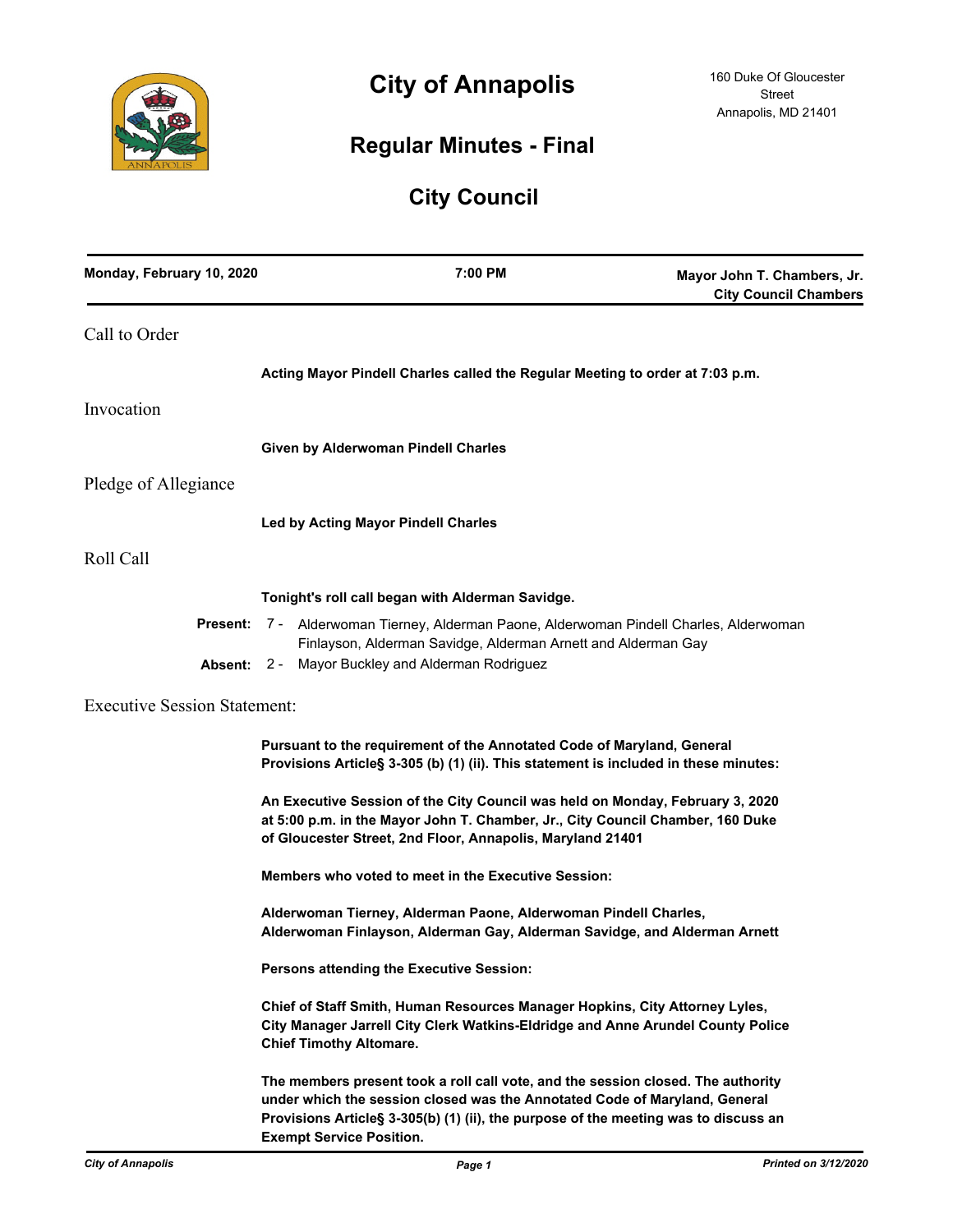**No votes taken in the closed session.**

**Upon motion duly made, seconded and adopted, the closed session adjourned at 6:59 p.m.**

Approval of Agenda

**Alderman Arnett moved to approve the agenda as amended to add O-9-20 Comprehensive Bag Reduction on first reader, R-12-12 Comprehensive Bag Reduction – Fines on first reader and R-11-10 World Migratory Bird Day Resolution on first reader. Seconded. CARRIED on voice vote.**

#### **Petitions, Reports and Communications**

### **A. Update from the Mayor**

Good evening everyone. Thank you for coming tonight to participate in your government.

I want to remind you that City offices will be closed next Monday, February 17 in observance of President's Day. Pip Moyer will remain open and your refuse pickup schedule will remain the same.

Over the past few weeks, I have had the honor of serving as acting mayor of our City, and while that responsibility has been temporary, it has been very rewarding. On Friday, I got to swear in six of our new firefighters at a ceremony here in council chambers. As they move into their careers as sworn civil servants of our city, it was wonderful to see members of their family and their new family, the Annapolis Fire Department celebrate the start of their careers.

I want to acknowledge something that we all got to see at that swearing in. We got to see a public safety TEAM. Not only was AFD's command staff present, but also Police Chief Jackson and the Office of Emergency Management stepped forward to show their support. Public safety is a priority for this City, and I am so happy to see that the team that Mayor Buckley appointed and we as council members confirmed are working together for the people of our beautiful city.

I have also been able to attend ribbon cuttings, including one for a new business on Dock Street, Bitty and Beau's, that employs individuals with developmental disabilities. I wish them much success. It was an amazing turnout on Saturday, and that shows me our City has a big heart. It was so good to see business entrusting their future to Annapolis, but it was also good to see Annapolis showing up to embrace a model for business that is all about inclusivity.

it's Black History Month and I hope that you are all tuning in to our social media pages to see a little information each day about people and events from our timeline of black history right here in our city.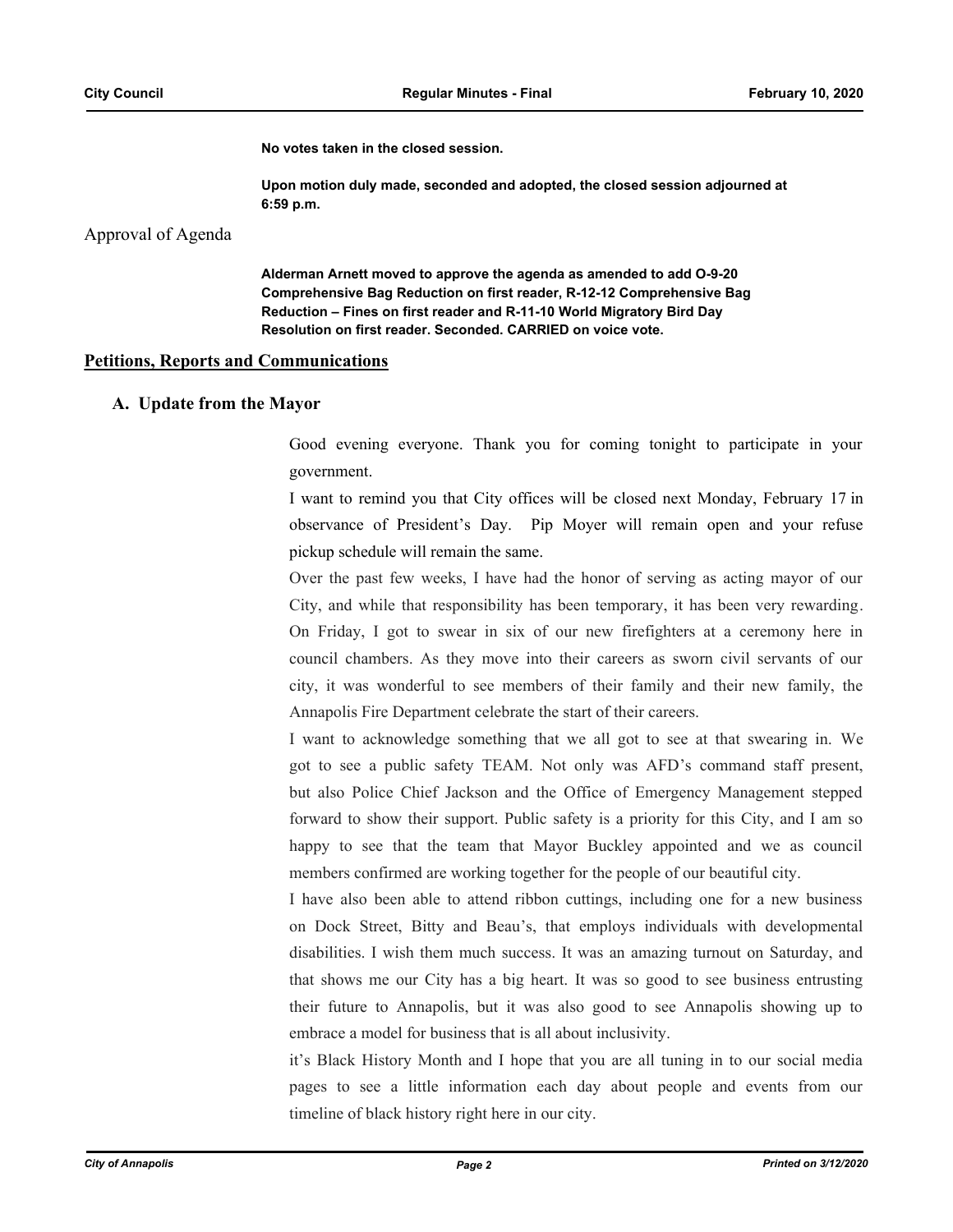This Thursday, at 7 p.m. at St. John Neumann Church on Bestgate Road, former Sen. Gerald Winegrad will be presenting a program, "Searching for the Soul of Annapolis," a program on growing up in a segregated Annapolis of the 1940s to 1960s. As Sen. Winegrad says about his program, "hear how soul music helped soothe the wounded soul of Annapolis and break down racial barriers."

Toward the end of the month, we will be dedicating the police station on Taylor Avenue to our first African American Police Chief Joseph S. Johnson. Chief Johnson grew up in Annapolis and began his career with the Baltimore Police Department in 1968, working his way up through the ranks to Colonel. He retired from BPD in 1991 to come to Annapolis. In 1994, he became the first African American Chief of Police for the Annapolis Police Department. During his tenure, he increased the number of women and minority officers in the APD. He brought stability and professionalism to the department and oversaw upgrades to the communications of patrol officers, among other achievements.

There will be a reception on Feb. 27 at 4 p.m. at the Banneker Douglass Museum. If you would like to attend, please contact the Mayor's office to RSVP by Feb. 14.

For the final piece of tonight's remarks, I'd like to read a letter from an 11-year-old Annapolis resident who took the time to let us know his thoughts on Truxtun Park:

Dear Mayor Buckley,

It has come to my concern that the Truxtun Park skate park isn't that great. I'm Owen Bieler an eleven-year-old skateboarder who lives in Annapolis and uses the park frequently. I think that the park is way too small. Why is this problem?

Well, when people use it, it gets crowded really fast. So when someone does a trick people are all around and you and/or others could get really hurt. I understand that you will probably get hurt skating in general, but it increases the chance. Also, due to the size the people who made it couldn't fit much in the park.

There are two ramps, a back-to-back bank, a box, and a transition piece. Compared to other parks that is not much.

Another thing, is that people that live in Annapolis usually travel as far as Baltimore to get to a decent skate park. There are parks such as: Lansdowne, Walker Mill, Bowie, Laurel, Charm City Skate, Hampden, and many more! The point of this E-mail is to ask if the city of Annapolis could possibly either put in a new park along with Truxtun, or add to Truxtun.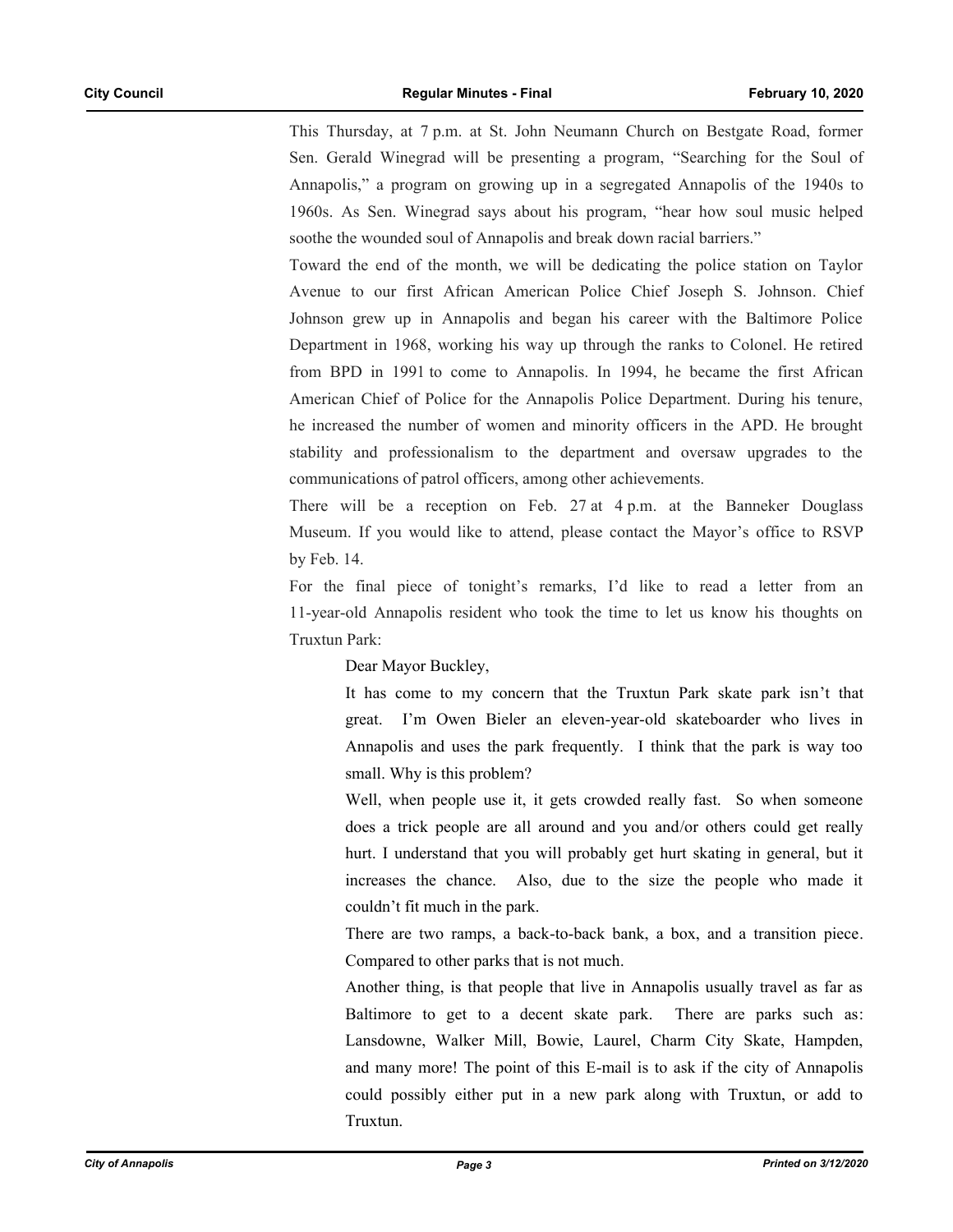Making a new park will get many people to come because of the fact that it's new. If you add to Truxtun their will be more space and more people at a time can go in. Take a look at the skate parks I named to base the expansion or addition on.

The skate community including me would really appreciate if you could plan on getting a new park or expanding on Truxtun. I speak for my voice and many others.

P.S. In your spare time (If you get some) watch me skate on Youtube. @SomeBoards.

P.P.S. I would be willing to help with the plans such as where to build and what to build.

Your concerned skater, Owen Bieler

Thank you Owen. We are here to listen to our constituents, even 11-year-old ones.

As a final note, I'd like for us to take a moment of silence for Tonya Downs, who worked in Finance for the City of Annapolis. She passed away suddenly week before last. Her service last week at Mt. Olive was well attended by her friends, family and colleagues.

Tonya always had a big smile and she made a difference in the lives of the people all around her. She was a light. I know that her friends, family and coworkers are going to miss her greatly, especially her sister and her son Bryan. Rest in Peace Tonya.

[moment of silence]

Also tonight, I would like for us to take a moment for Mayor Buckley's mother Pauline Brosnan, who passed away last week after a battle with cancer. Mayor Buckley is overseas in Australia preparing for her memorial, which is tomorrow in Fremantle.

Pauline came to Annapolis and many of us got to meet her during the inaugural. I know this is a very difficult time for Gavin, Julie, Dash and Miles as well as Pauline's husband, sister and other family members.

Please hold them in your thoughts.

There is a registry book in the lobby of City Hall and if you would like to offer your condolences, I know that would mean a lot to the family and to Gavin.

Let's take a moment to pray for Pauline and to wish safe travels for the Mayor, who will be back later this week.

[moment of silence]

Thank you everyone. Now let's get on with tonight's meeting.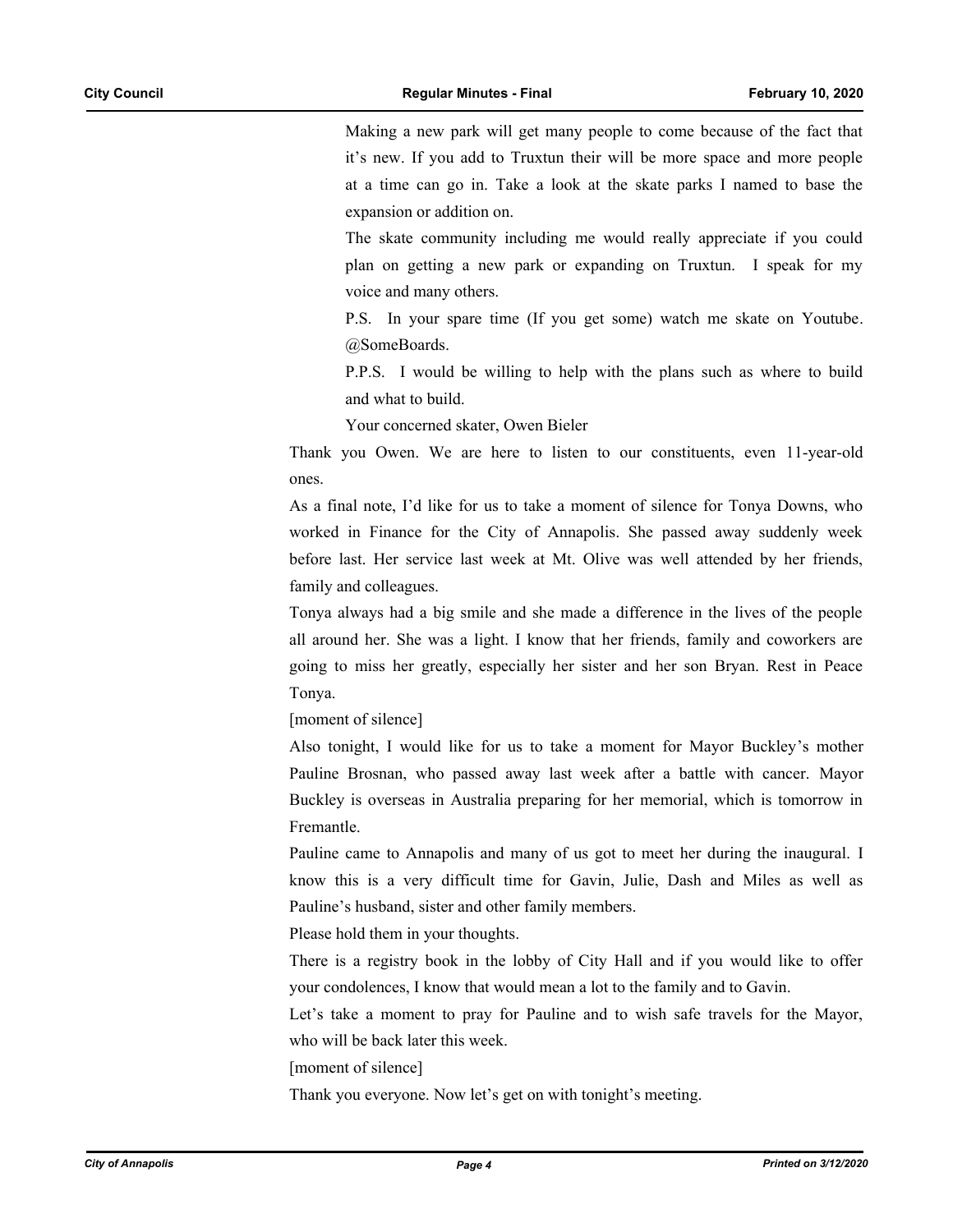**Acting Mayor Pindell Charles presented Mayor Buckley's City Council Remarks for Monday, Feb. 10, 2020.**

## **B. Reports by Committee**

**Standing Committee Dates: 2/11/20 Rules and City Government Committee When:4:00 PM - 6:00 PM 2/18/20 Special Meeting of the Housing and Human Welfare Committee When:3:00 PM - 4:30 PM 2/19/20 Finance Committee When:10:30 AM - 12:00 PM 2/19/20 Environmental Matters Committee When: 3:00 PM - 5:00 PM**

### **C. Comments by the General Public**

Speakers:

Paul Bollinger, 1109 Miami Avenue, Annapolis, Maryland 21403. Mary Biro, 280 Hilltop Lane, Unit J, Annapolis, Maryland 21403. Chris Cole, 55 East Street, Annapolis, Maryland 21401. Susan Margulies, 113 Conduit Street, Annapolis, Maryland 21401. Janet MacCallum, 116 Granada Avenue, Annapolis, Maryland 21401. Tracy Tischer, 504 Riverview Court, Annapolis, Maryland 21401. Joseph Stern, 919 Wells Avenue, Annapolis, Maryland 21403. Lauren Wishart, 32 Monroe Street, Annapolis, Maryland 21401. Bryan Mong, 124 Smith Street, Annapolis, Maryland 21401. Will Small, 702 Melrose Street, Annapolis, Maryland 21403. Ashley Love, 14 Hill Street, Annapolis, Maryland 21401. Nushi Carrera, 909 Wells Avenue, Annapolis, Maryland 21403. Ursula Kuehn, 1515 Ritchie Lane, Annapolis, Maryland 21401. Julia Clarke, 1289 Virginia Street, Annapolis, Maryland 21401. Paul Foer, 921 Boucher Avenue, Annapolis, Maryland 21403. Jennifer Balducci, 31 Glen Avenue, Annapolis, Maryland 21401. Bruce Bereano, 191 Duke of Gloucester street, Annapolis, Maryland 21401. Sina Potter, 567 Francis Nickolson Way, Annapolis, Maryland 21409.

#### **Acting Mayor Pindell Charles declared comments from the general public closed.**

**Consent Calendar**

# **Approval of the Consent Calendar**

#### **A motion was made by Alderman Arnett to approve the Consent Calendar. The motion carried:unanimously**

**Aye:** Mayor Buckley, Alderwoman Tierney, Alderman Paone, Alderwoman Pindell Charles, Alderwoman Finlayson, Alderman Savidge, Alderman Arnett and Alderman Gay Aye: 8 -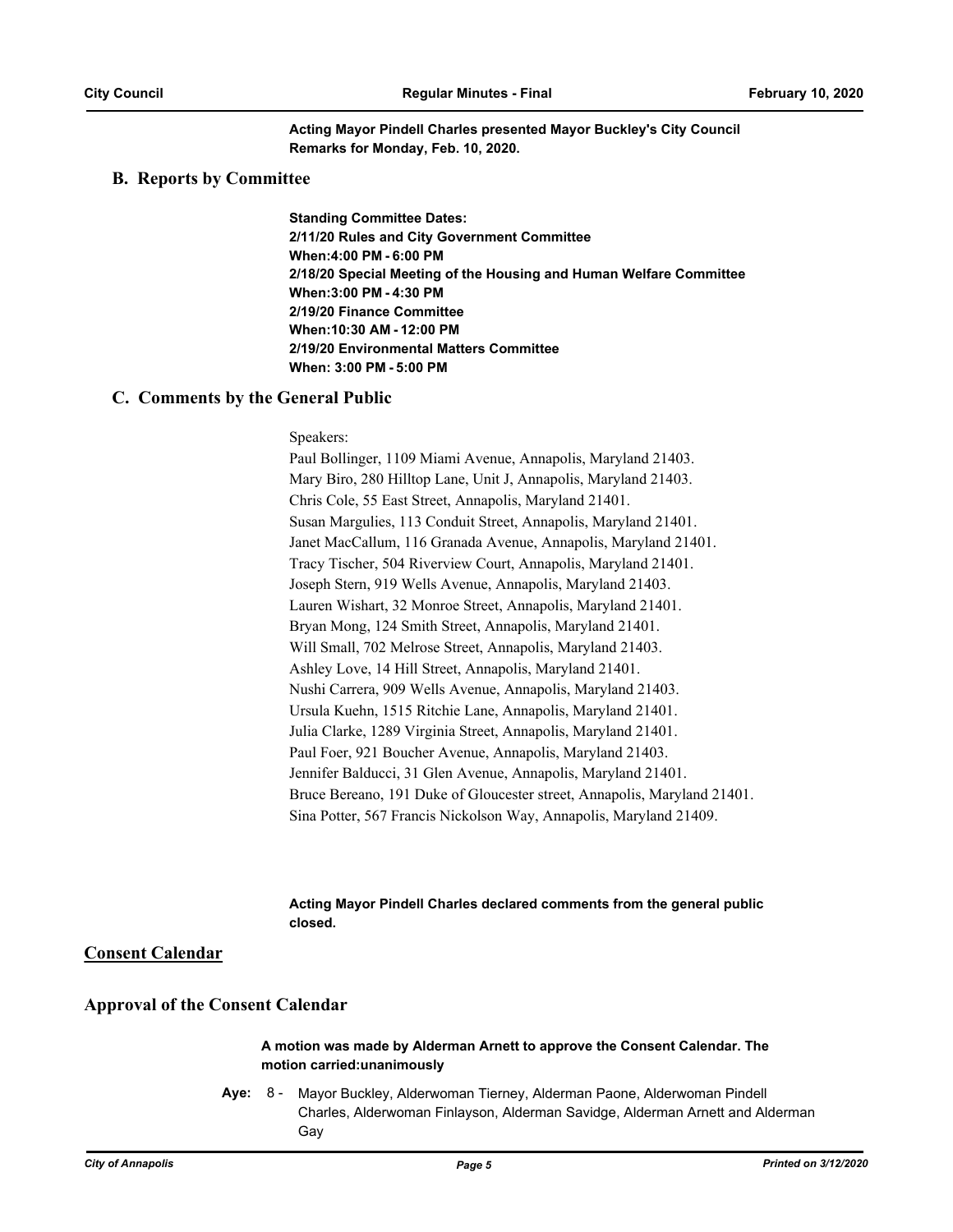## **Absent:** 1 - Alderman Rodriguez

# **Approval of Journal of Proceedings**

| CCM011320       | <b>Regular Meeting Minutes</b>                                                                                                                                         |  |  |
|-----------------|------------------------------------------------------------------------------------------------------------------------------------------------------------------------|--|--|
|                 | A motion was made by Alderman Arnett to approve the Consent Calendar. The<br>motion carried: unanimously                                                               |  |  |
| Aye:            | 8 -<br>Mayor Buckley, Alderwoman Tierney, Alderman Paone, Alderwoman Pindell<br>Charles, Alderwoman Finlayson, Alderman Savidge, Alderman Arnett and Alderman<br>Gay   |  |  |
| Absent:         | 1 - Alderman Rodriguez                                                                                                                                                 |  |  |
| <b>CCM12720</b> | Special Meeting Minutes                                                                                                                                                |  |  |
|                 | A motion was made by Alderman Arnett to approve the Consent Calendar. The<br>motion carried: unanimously                                                               |  |  |
|                 | Aye: 8 - Mayor Buckley, Alderwoman Tierney, Alderman Paone, Alderwoman Pindell<br>Charles, Alderwoman Finlayson, Alderman Savidge, Alderman Arnett and Alderman<br>Gay |  |  |
| Absent:         | 1 - Alderman Rodriguez                                                                                                                                                 |  |  |

# **Legislative Actions**

# **First Readers**

| O-6-20            | <b>Planned Developments - Public Housing Bulk Standards - For the purpose</b><br>of allowing a height adjustment for certain eligible public housing development.      |  |  |
|-------------------|------------------------------------------------------------------------------------------------------------------------------------------------------------------------|--|--|
|                   | <b>Sponsors:</b> Buckley and Gay                                                                                                                                       |  |  |
|                   | Aye: 8 - Mayor Buckley, Alderwoman Tierney, Alderman Paone, Alderwoman Pindell<br>Charles, Alderwoman Finlayson, Alderman Savidge, Alderman Arnett and<br>Alderman Gay |  |  |
|                   | <b>Absent: 1 - Alderman Rodriguez</b>                                                                                                                                  |  |  |
|                   | Acting Mayor Pindell Charles referred O-6-20 to the Rules & City Government<br>Committee.<br>Acting Mayor Pindell Charles referred O-6-20 to the Planning Commission.  |  |  |
|                   |                                                                                                                                                                        |  |  |
| R-7-20            | <b>Position Classifications - Amendment - For the purpose of approving an</b><br>amendment to the FY 2020 position classifications.                                    |  |  |
| Sponsors: Buckley |                                                                                                                                                                        |  |  |
|                   | Aye: 8 - Mayor Buckley, Alderwoman Tierney, Alderman Paone, Alderwoman Pindell<br>Charles, Alderwoman Finlayson, Alderman Savidge, Alderman Arnett and<br>Alderman Gay |  |  |

**Absent:** 1 - Alderman Rodriguez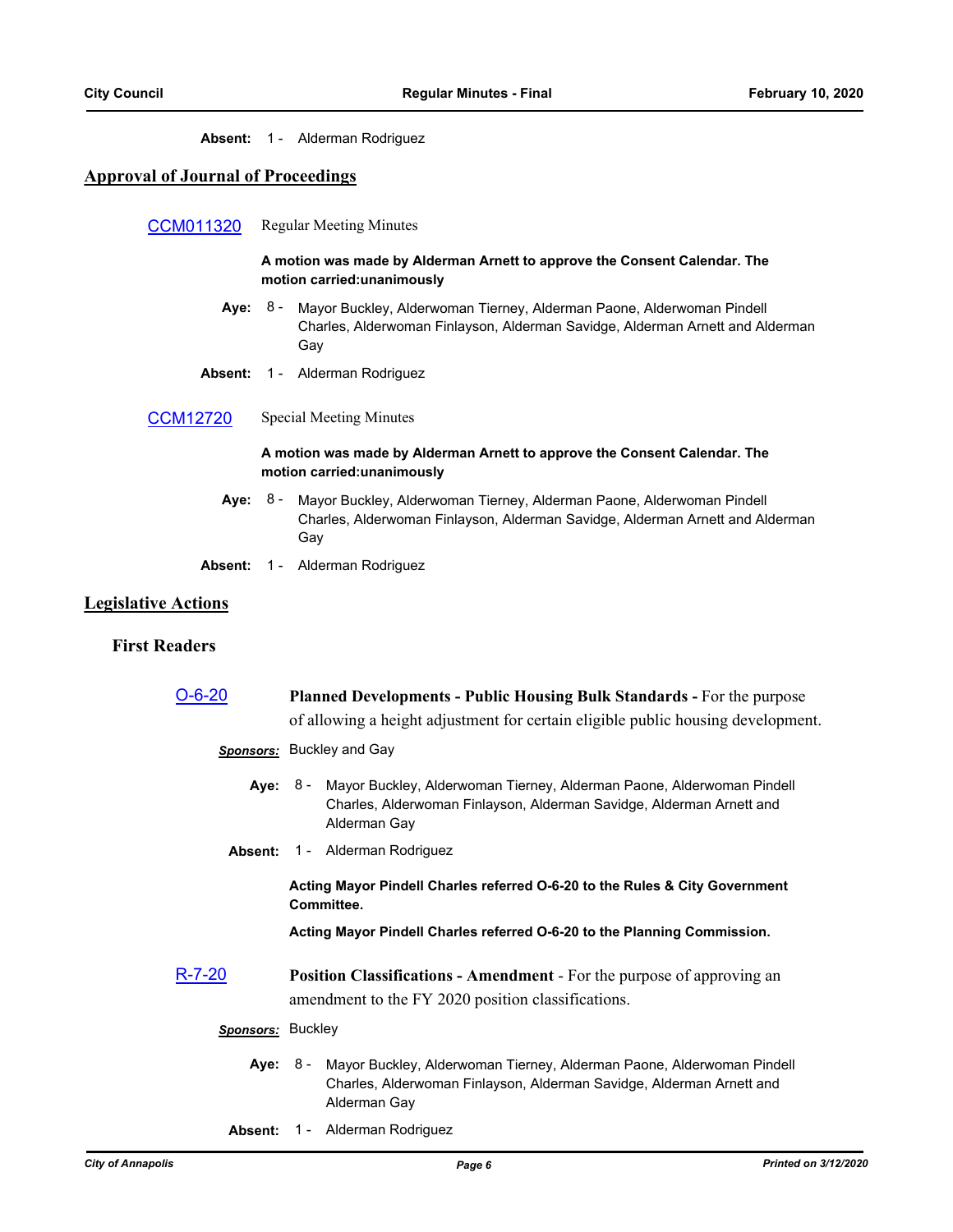#### **Acting Mayor Pindell Charles referred R-7-20 to the Finance Committee.**

| $R-8-20$         | <b>Pride of Baltimore II - Docking Fee Waiver - For the purpose of waiving the</b><br>fees for docking the Pride of Baltimore II at the Annapolis City Dock on certain<br>dates during the months of March and April in 2020.                       |  |  |  |
|------------------|-----------------------------------------------------------------------------------------------------------------------------------------------------------------------------------------------------------------------------------------------------|--|--|--|
|                  | <b>Sponsors:</b> Paone, Tierney, Finlayson, Pindell Charles and Savidge                                                                                                                                                                             |  |  |  |
|                  | Aye: 8 - Mayor Buckley, Alderwoman Tierney, Alderman Paone, Alderwoman Pindell<br>Charles, Alderwoman Finlayson, Alderman Savidge, Alderman Arnett and<br>Alderman Gay                                                                              |  |  |  |
|                  | Absent: 1 - Alderman Rodriguez                                                                                                                                                                                                                      |  |  |  |
|                  | Acting Mayor Pindell Charles referred R-8-20 to the Finance Committee.                                                                                                                                                                              |  |  |  |
| R-9-20           | <b>Itinerant Merchant Sales in the Historic District - 2020 - For the purpose of</b><br>authorizing hawker, peddler, and itinerant merchant sales in the Historic District in<br>conjunction with certain special events during calendar year 2020. |  |  |  |
| <b>Sponsors:</b> | Tierney                                                                                                                                                                                                                                             |  |  |  |
|                  | Aye: 8 - Mayor Buckley, Alderwoman Tierney, Alderman Paone, Alderwoman Pindell<br>Charles, Alderwoman Finlayson, Alderman Savidge, Alderman Arnett and<br>Alderman Gay                                                                              |  |  |  |
| Absent:          | 1 - Alderman Rodriguez                                                                                                                                                                                                                              |  |  |  |

#### **End of Consent Calendar**

# **Public Hearings**

[O-3-20](http://annapolismd.legistar.com/gateway.aspx?m=l&id=/matter.aspx?key=4603) **Fire Prevention Code -** For the purpose of encouraging property owners to solicit bids from licensed minority business enterprises; identifying loan eligibility requirements under the sprinkler assistance revolving fund; clarifying costs that may be funded; establishing a loan amount; identifying loan repayment criteria; setting a date for sprinkler installation compliance; identifying the responsibility of applicable property owners; identifying the appropriate body for appeals; providing that certain catchlines or captions are not law and may not be considered to have been enacted as part of this Ordinance; requiring the publisher of the Code of the City of Annapolis, in consultation with and subject to the approval of the City of Annapolis Office of Law, to correct any cross-references and terminology rendered incorrect by this ordinance and to describe any corrections made in an editor's note following the section affected; making certain stylistic changed; and generally related to the Fire Prevention Code.

#### *Sponsors:* Tierney and Pindell Charles

Speakers: Vicky Pritchett, 514 Progress Drive, Suite A, Linthicum Heights, Maryland 21090.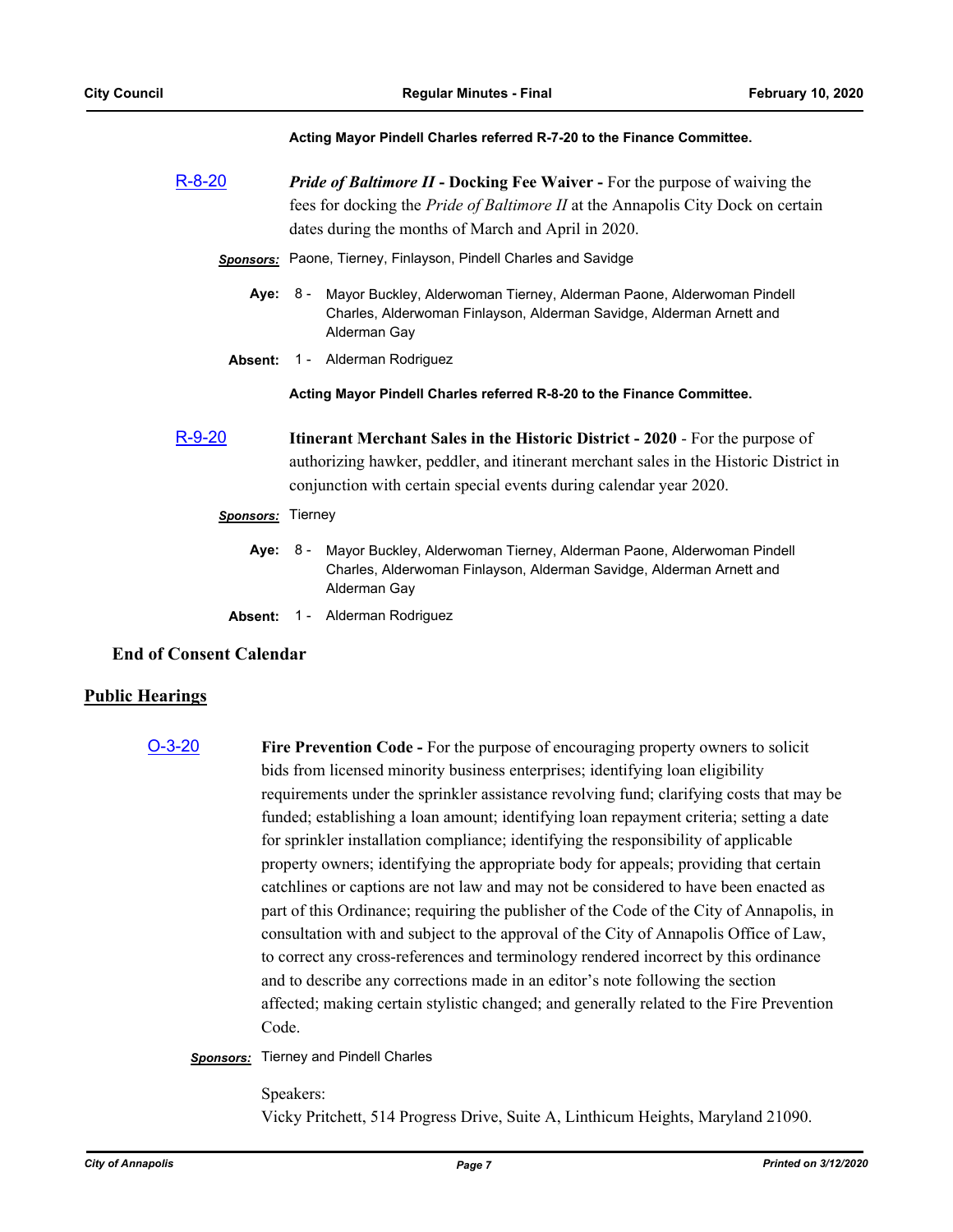Josh Shapiro, 1101 Hampton Park Blvd #200, Capital Heights, Maryland 20743 representing Reliable Sprinkler Company. Sher Grogg, 38906 Point Drive, Selbyville, Delaware 19975. Gregory Lawrence, 8607 Woods End Drive, Laurel, Maryland 20723. Will Small, 702 Melrose Street, Annapolis, Maryland 21403.

No one else from the public spoke in favor of or in opposition to the ordinance.

#### **Acting Mayor Pindell Charles declared the public hearing on O-3-20 closed.**

# **Legislative Actions**

# **Second Reader**

| $R - 6 - 20$        | Director of Planning and Zoning - Sally Nash, Ph.D., AICP - For the                                                                                                                                                                                                                                                                                                                                                                                                                                                     |  |  |
|---------------------|-------------------------------------------------------------------------------------------------------------------------------------------------------------------------------------------------------------------------------------------------------------------------------------------------------------------------------------------------------------------------------------------------------------------------------------------------------------------------------------------------------------------------|--|--|
|                     | purpose of expressly confirming the appointment of Dr. Nash as the Director of                                                                                                                                                                                                                                                                                                                                                                                                                                          |  |  |
|                     | Planning and Zoning; and consenting to compensate the Director.                                                                                                                                                                                                                                                                                                                                                                                                                                                         |  |  |
| Sponsors: Buckley   |                                                                                                                                                                                                                                                                                                                                                                                                                                                                                                                         |  |  |
|                     | City Manager Jarrell, Human Resources Manager Hopkins and Acting Planning                                                                                                                                                                                                                                                                                                                                                                                                                                               |  |  |
|                     | and Zoning Director Nash were present and answered questions from council.                                                                                                                                                                                                                                                                                                                                                                                                                                              |  |  |
|                     | Alderman Paone moved to adopt R-6-20 on second reader. Seconded. A roll<br>call vote was taken. The motion CARRIED by the following vote:                                                                                                                                                                                                                                                                                                                                                                               |  |  |
| Aye:                | 6 - Alderman Paone, Alderwoman Pindell Charles, Alderwoman Finlayson,<br>Alderman Savidge, Alderman Arnett and Alderman Gay                                                                                                                                                                                                                                                                                                                                                                                             |  |  |
| Nay:                | 1 - Alderwoman Tierney                                                                                                                                                                                                                                                                                                                                                                                                                                                                                                  |  |  |
| Absent:             | 2 - Mayor Buckley and Alderman Rodriguez                                                                                                                                                                                                                                                                                                                                                                                                                                                                                |  |  |
| $O-28-19$           | Tattoo Parlor- For the purpose of including the use Tattoo Parlor to the Tables<br>of Permitted Uses for certain zoning districts.                                                                                                                                                                                                                                                                                                                                                                                      |  |  |
|                     |                                                                                                                                                                                                                                                                                                                                                                                                                                                                                                                         |  |  |
| Sponsors: Tierney   |                                                                                                                                                                                                                                                                                                                                                                                                                                                                                                                         |  |  |
|                     | Alderwoman Tierney moved to withdraw O-28-19 without objection.<br>Seconded. CARRIED on voice vote.                                                                                                                                                                                                                                                                                                                                                                                                                     |  |  |
| <b>First Reader</b> |                                                                                                                                                                                                                                                                                                                                                                                                                                                                                                                         |  |  |
| <u>O-9-20</u>       | <b>Comprehensive Bag Reduction - For the purpose of defining certain terms;</b><br>prohibiting dealers from supplying customers with plastic bags for use as checkout<br>bags; requiring paper bags contain recycled content; providing for the applicability<br>of the Chapter; imposing a surcharge on certain checkout bags; imposing interest<br>and certain civil penalties on dealers who fail to make timely remittances of the<br>surcharge; setting forth prohibited conduct by dealers; providing enforcement |  |  |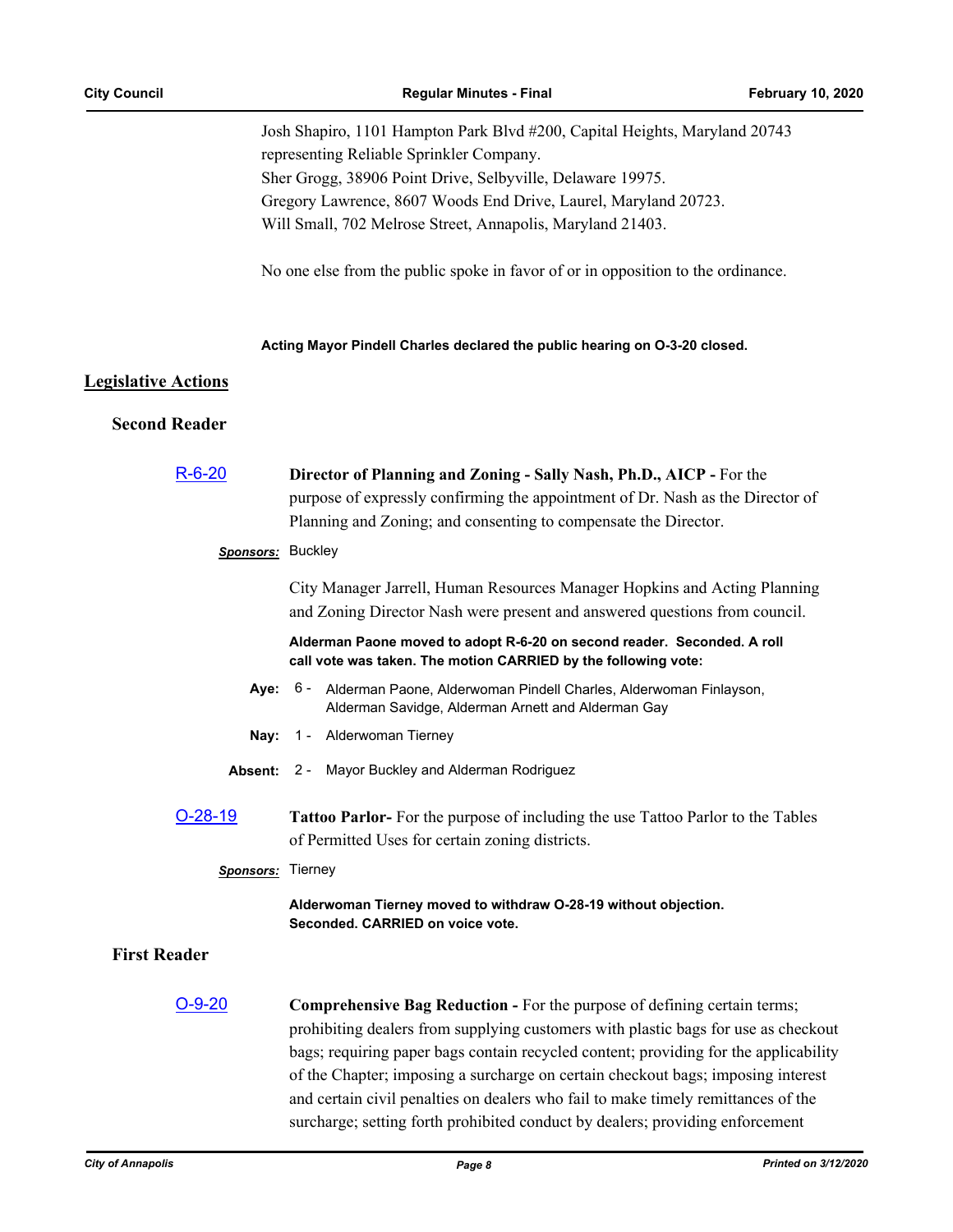measures; requiring an annual report to the Mayor and City Council; providing an effective date; and generally relating to checkout bags.

*Sponsors:* Savidge, Tierney, Arnett, Gay and Rodriguez

**Alderman Arnett moved to adopt O-9-20 on first reader. Seconded. CARRIED on voice vote.**

**Acting Mayor Pindell Charles referred O-9-20 to the Environmental Matters Committee.**

**Acting Mayor Pindell Charles referred O-9-20 to the Housing and Human Welfare Committee.**

**Alderwoman Finlayson referred O-9-20 to the Rules & City Government Committee.**

- [R-12-20](http://annapolismd.legistar.com/gateway.aspx?m=l&id=/matter.aspx?key=4633) **Comprehensive Bag Reduction Fines**  For the purpose of imposing fines concerning the prohibition of certain checkout bags.
	- *Sponsors:* Savidge, Tierney, Arnett, Gay and Rodriguez

**Alderman Arnett moved to adopt R-12-20 on first reader. Seconded. CARRIED on voice vote.**

**Acting Mayor Pindell Charles referred R-12-20 to the Environmental Matters Committee.**

**Acting Mayor Pindell Charles referred R-12-20 to the Housing and Human Welfare Committee.**

**Alderwoman Finlayson referred R-12-20 to the Rules & City Government Committee.**

[R-11-20](http://annapolismd.legistar.com/gateway.aspx?m=l&id=/matter.aspx?key=4630) **World Migratory Bird Day Resolution -** For the purpose of encouraging the City of Annapolis to implement sound bird-conservation practices by offering education to the public about the interactions between birds and people and about the contributions birds make to a healthy community.

#### *Sponsors:* Buckley

Chief of Staff Smith was present and and answered questions from council.

**Alderman Arnett moved to adopt R-11-20 on first reader. Seconded. CARRIED on voice vote.**

**Alderman Savidge requested his name be added as a Cosponsor of R-11-20.**

#### **Items REMOVED from the Consent Calendar**

#### **Legislative Actions - First Readres**

[O-7-20](http://annapolismd.legistar.com/gateway.aspx?m=l&id=/matter.aspx?key=4617) **Designated Loading Zones -** For the purpose of authorizing designated loading zones in the City of Annapolis; creating certain definitions; and generally related to